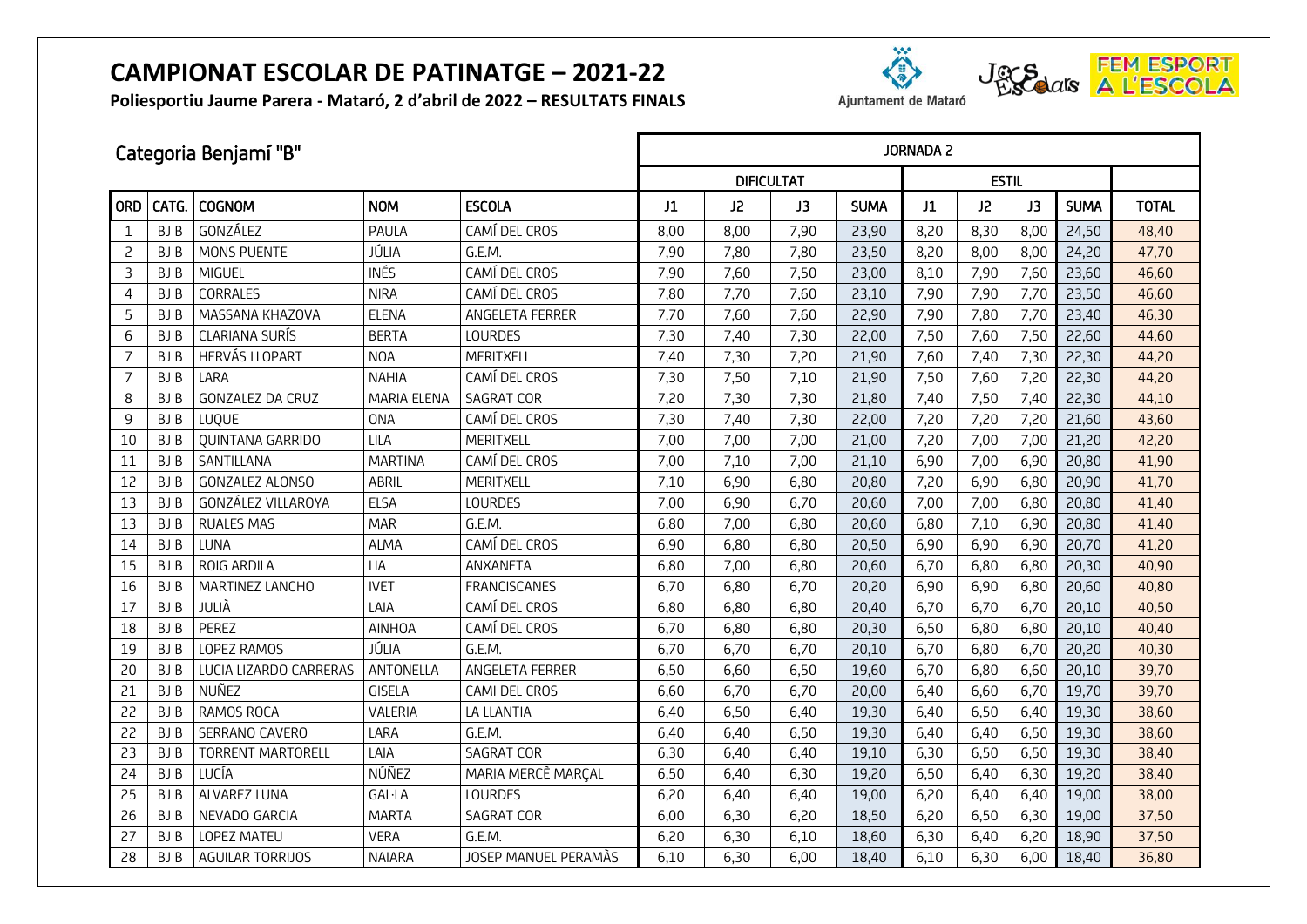**Poliesportiu Jaume Parera - Mataró, 2 d'abril de 2022 – RESULTATS FINALS**



Ajuntament de Mataró

29 BJ B CANUT LIN YILAN JADE ANGELETA FERRER 6,20 6,00 6,00 18,20 6,20 6,20 6,10 18,50 36,70 30 BJ B SALA SUBIRANA | ARAN | G.E.M. 5,90 | 6,00 | 6,00 | 5,90 | 6,00 | 6,10 | 18,00 <mark>| 35,90</mark> 31 | BJ B | ESTEBA SANCHEZ | EDURNE | G.E.M. | 5,90 | 5,80 | 17,60 | 5,80 | 5,80 | 5,80 | 17,40 | 35,00

|    | ט נט | LJILUA JAIVUTLA       | ᆫᆫ᠐ᇅᇅ        | ◡.∟.!*!.      | J,JU | J,JU | J,UU | 1,00  | J,UU | J,UU | J,UU | $L$ , $T$ | JJ,UU |
|----|------|-----------------------|--------------|---------------|------|------|------|-------|------|------|------|-----------|-------|
| 32 | BJ B | <b>MONTERO CRUCES</b> | KIARA        | ROCAFONDA     | 5,60 | 5,70 | 5,70 | 17,00 | 5.60 | 5.80 | 5.70 | 17.10     | 34,10 |
| 33 | BJ B | GIMENO RONDÓN         | UCÍA.        | ROCAFONDA     | 5,60 | 5,60 | 5,70 | 16,90 | 5.70 | 5.70 | 5.70 | 17.10     | 34,00 |
| 34 | BJ B | FERNÁNDEZ ARIAS       | MARTINA      | <b>CIRERA</b> | 5,40 | 5,50 | 5,40 | 16,30 | 5.40 | 5,60 | 5.40 | 16.40     | 32,70 |
|    | BJ B | INAREJO GARCIA        | lilith       | <b>CIRERA</b> | 5,50 | 5,40 | 5,20 | 16,10 | 5,30 | 5,40 | 5.30 | 16.00     | 32,10 |
| 36 | BJ B | MANCHA GALLARDO       | <b>NORA</b>  | <b>CIRERA</b> | 5,10 | 5,00 | 5,10 | 15,20 | 5,10 | 5,00 | 5.10 | 15.20     | 30,40 |
|    | BJ B | l BOTÉ LORENZO        | <b>MARIA</b> | LA LLANTIA    | 5,00 | 5.00 | 5,00 | 15,00 | 5,00 | 5,00 | 5,00 | 15.00     | 30,00 |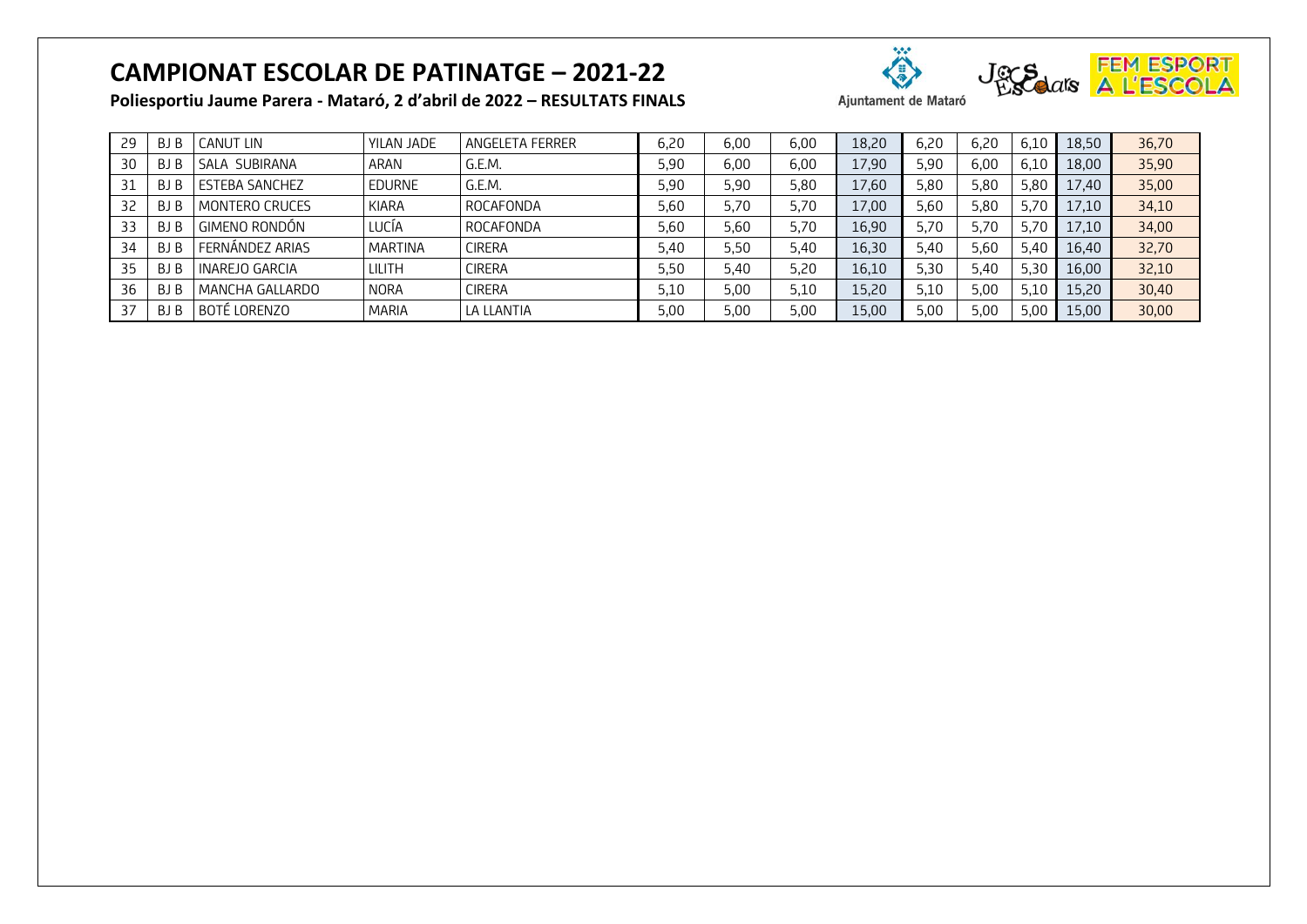**Poliesportiu Jaume Parera - Mataró, 2 d'abril de 2022 – RESULTATS FINALS**



|                | Categoria Prebenjamí "B" |                       |                   |                         |      | <b>JORNADA 2</b>  |      |             |              |      |      |             |              |  |
|----------------|--------------------------|-----------------------|-------------------|-------------------------|------|-------------------|------|-------------|--------------|------|------|-------------|--------------|--|
|                |                          |                       |                   |                         |      | <b>DIFICULTAT</b> |      |             | <b>ESTIL</b> |      |      |             |              |  |
| ORD            | CATG.                    | <b>COGNOM</b>         | <b>NOM</b>        | <b>ESCOLA</b>           | J1   | J2                | J3   | <b>SUMA</b> | J1           | J2   | J3   | <b>SUMA</b> | <b>TOTAL</b> |  |
| 1              | PBJ B                    | CABRERA               | LEIRE             | CAMÍ DEL CROS           | 7,80 | 7,80              | 7,60 | 23,20       | 8,00         | 8,00 | 7,80 | 23,80       | 47,00        |  |
| $\overline{c}$ | PBJ B                    | <b>VIVES BATLLE</b>   | <b>NINA</b>       | G.E.M.                  | 7,60 | 7,60              | 7,50 | 22,70       | 7,80         | 7,80 | 7,70 | 23,30       | 46,00        |  |
| 3              | PBJ B                    | LOPEZ BOLAÑOS         | <b>MAR</b>        | G.E.M.                  | 7,50 | 7,50              | 7,30 | 22,30       | 7,60         | 7,60 | 7,30 | 22,50       | 44,80        |  |
| 4              | PBJ B                    | PUIG CZAPLA           | PAOLA             | <b>BALMES</b>           | 7,40 | 7,40              | 7,30 | 22,10       | 7,50         | 7,60 | 7,40 | 22,50       | 44,60        |  |
| 5              | PBJ B                    | LOPEZ OLM             | NÀDIA             | G.E.M.                  | 7,10 | 7,20              | 7,30 | 21,60       | 7,30         | 7,40 | 7,40 | 22,10       | 43,70        |  |
| 6              | PBJ B                    | PRATS DIAZ            | <b>VINYET</b>     | ANGELETA FERRER         | 7,40 | 7,10              | 7,10 | 21,60       | 7,40         | 7,20 | 7,20 | 21,80       | 43,40        |  |
| $\overline{7}$ | PBJ B                    | DUQUE MAIRENA         | <b>MARTINA</b>    | ANGELETA FERRER         | 7,30 | 7,30              | 7,10 | 21,70       | 7,30         | 7,30 | 7,10 | 21,70       | 43,40        |  |
| 8              | PBJ B                    | PASCUAL BARRIOS       | PAOLA             | EDUCA+ MAR MEDITERRÀNIA | 7,10 | 7,20              | 7,10 | 21,40       | 7,20         | 7,40 | 7,20 | 21,80       | 43,20        |  |
| 9              | PBJ B                    | LORENTE BALDOVIN      | <b>ANDREA</b>     | <b>LOURDES</b>          | 7,00 | 7,30              | 7,30 | 21,60       | 7,00         | 7,20 | 7,30 | 21,50       | 43,10        |  |
| 10             | PBJ B                    | AGULLO COMAS          | <b>JANA</b>       | VALLDEMIA               | 7,20 | 7,10              | 7,00 | 21,30       | 7,40         | 7,30 | 7,00 | 21,70       | 43,00        |  |
| 11             | PBJ B                    | <b>FLORES FLOS</b>    | <b>MARTINA</b>    | VALLDEMIA               | 7,10 | 7,10              | 7,20 | 21,40       | 7,30         | 7,10 | 7,20 | 21,60       | 43,00        |  |
| 11             | PBJ B                    | TORREJÓN              | <b>NAIA</b>       | CAMÍ DEL CROS           | 7,00 | 7,30              | 7,10 | 21,40       | 7,20         | 7,30 | 7,10 | 21,60       | 43,00        |  |
| 12             | PBJ B                    | <b>CIVIT ESPLUGAS</b> | POL               | ANGELETA FERRER         | 7,20 | 7,20              | 7,10 | 21,50       | 7,40         | 7,00 | 7,10 | 21,50       | 43,00        |  |
| 13             | PBJ B                    | <b>GARCIA SIVILLA</b> | GAL.LA            | G.E.M.                  | 7,10 | 7,20              | 7,00 | 21,30       | 7,10         | 7,20 | 7,00 | 21,30       | 42,60        |  |
| 14             | PBJ B                    | TARRÉS DELGADO        | NÚRIA             | <b>BALMES</b>           | 7,00 | 7,20              | 7,20 | 21,40       | 7,00         | 7,10 | 7,10 | 21,20       | 42,60        |  |
| 15             | PBJ B                    | NAVARRO TARASIAK      | <b>NASTYA</b>     | <b>TORRE LLAUDER</b>    | 6,90 | 7,10              | 7,10 | 21,10       | 7,00         | 7,00 | 7,10 | 21,10       | 42,20        |  |
| 16             | PBJ B                    | MUIGG LLADÓ           | <b>EMMA MARIA</b> | MERITXELL               | 7,10 | 6,70              | 7,00 | 20,80       | 7,20         | 6,70 | 7,00 | 20,90       | 41,70        |  |
| 17             | PBJ B                    | GONZÁLEZ SOLÉ         | <b>IVET</b>       | ANGELETA FERRER         | 7,10 | 7,00              | 6,90 | 21,00       | 6,90         | 6,90 | 6,80 | 20,60       | 41,60        |  |
| 18             | PBJ B                    | MORENO CAMPOY         | LUCÍA             | <b>SAGRAT COR</b>       | 7,00 | 6,80              | 6,80 | 20,60       | 7,10         | 6,80 | 6,80 | 20,70       | 41,30        |  |
| 19             | PBJ B                    | <b>CIVIT ESPLUGAS</b> | <b>MARIA</b>      | ANGELETA FERRER         | 6,80 | 6,80              | 6,90 | 20,50       | 6,90         | 6,70 | 6,90 | 20,50       | 41,00        |  |
| 19             | PBJ B                    | MUÑOZ CÁRDENAS        | PAULA             | <b>CIRERA</b>           | 6,80 | 6,80              | 6,90 | 20,50       | 6,80         | 6,80 | 6,90 | 20,50       | 41,00        |  |
| 20             | PBJ B                    | ALCALA CASTILLO       | DANIELA           | <b>FRANCISCANES</b>     | 6,70 | 6,60              | 6,80 | 20,10       | 6,70         | 6,80 | 6,80 | 20,30       | 40,40        |  |
| 21             | PBJ B                    | PLAZA CABOT           | <b>CLARA</b>      | G.E.M.                  | 6,70 | 6,60              | 6,90 | 20,20       | 6,70         | 6,60 | 6,80 | 20,10       | 40,30        |  |
| 22             | PBJ B                    | REDONDO EGEA          | <b>ELSA</b>       | <b>ROCAFONDA</b>        | 6,60 | 6,70              | 6,80 | 20,10       | 6,50         | 6,80 | 6,80 | 20,10       | 40,20        |  |
| 23             | PBJ B                    | MONTENEGRO FERRAR     | MEGAN             | ROCAFONDA               | 6,70 | 6,60              | 6,70 | 20,00       | 6,60         | 6,60 | 6,70 | 19,90       | 39,90        |  |
| 24             | PBJ B                    | MARTIN ANZORENA       | <b>SOFIA</b>      | G.E.M.                  | 6,70 | 6,60              | 6,70 | 20,00       | 6,50         | 6,50 | 6,60 | 19,60       | 39,60        |  |
| 25             | PBJ B                    | MORALES CULEBRAS      | DANIELA           | <b>FRANCISCANES</b>     | 6,60 | 6,40              | 6,50 | 19,50       | 6,40         | 6,50 | 6,60 | 19,50       | 39,00        |  |
| 26             | PBJ B                    | JIMÉNEZ CARMONA       | <b>CLÀUDIA</b>    | MERITXELL               | 6,40 | 6,30              | 6,20 | 18,90       | 6,60         | 6,50 | 6,30 | 19,40       | 38,30        |  |
| 27             | PBJ B                    | FERNÁNDEZ BAGOT       | <b>NOA</b>        | <b>BALMES</b>           | 6,20 | 6,30              | 6,40 | 18,90       | 6,20         | 6,30 | 6,40 | 18,90       | 37,80        |  |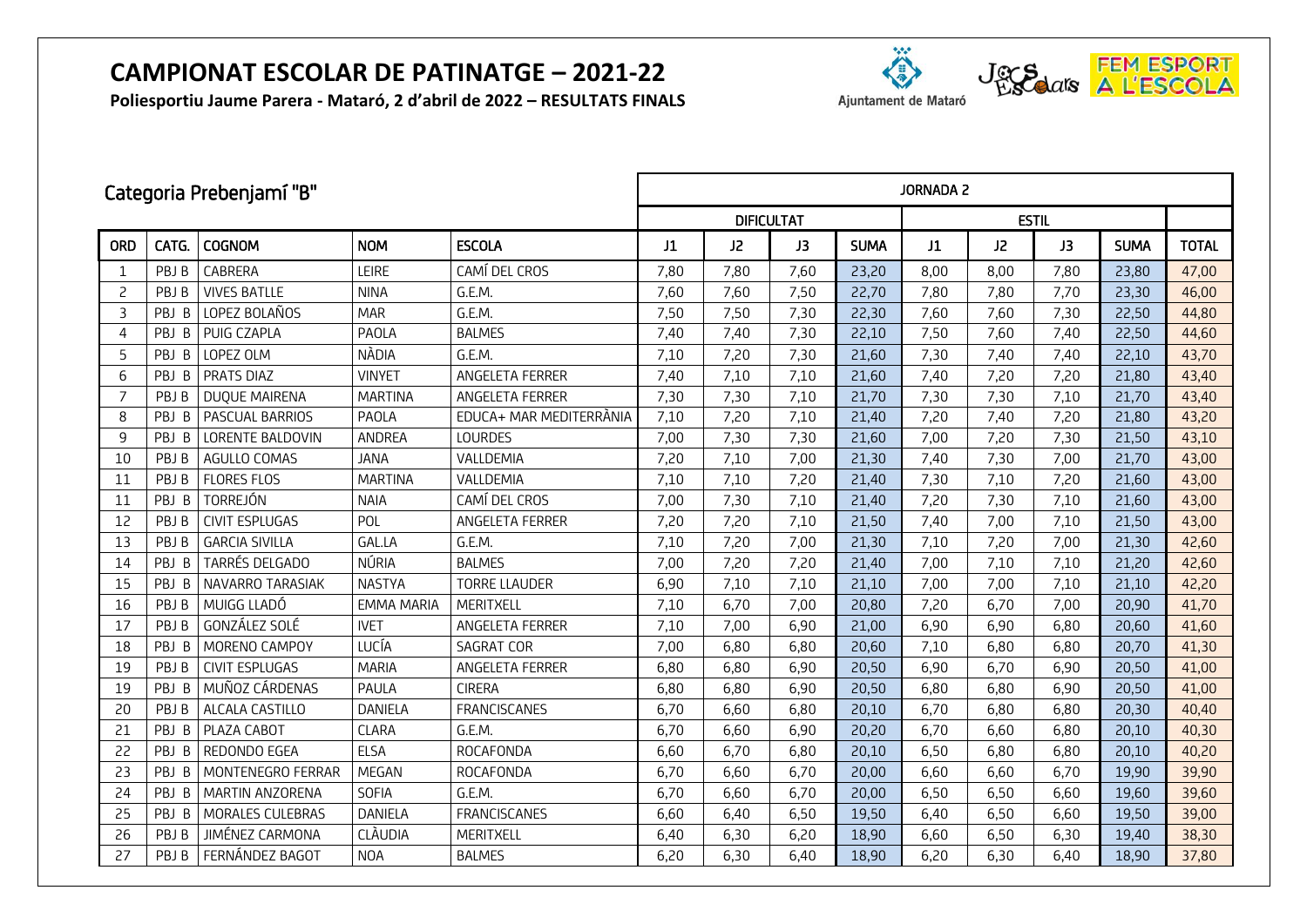

**Poliesportiu Jaume Parera - Mataró, 2 d'abril de 2022 – RESULTATS FINALS**

| <u>.</u> | PB               | <b>BARRERA MORILLA</b>     | MARTINA     | ROCAFONDA     | 6.40 | 6,20         | 6,30 | 18,90 | 6,30 | 6,30 | 6,30 | 18.90 | 37,80 |
|----------|------------------|----------------------------|-------------|---------------|------|--------------|------|-------|------|------|------|-------|-------|
| 28       | PB.              | <b>BORREGO SÁNCHEZ</b>     | LUCIA       | <b>CIRERA</b> | 6.30 | 6.10         | 6,10 | 18,50 | 6.40 | 6,30 | 6,20 | 18,90 | 37,40 |
| 29       | <b>PBJ</b><br>B. | NÚÑEZ PÉREZ                | PAULA       | ROCAFONDA     | 6.10 | 6,20         | 6,40 | 18,70 | 6.10 | 6,20 | 6,40 | 18,70 | 37,40 |
| 30       | PBJ              | <b>LEL HAFIAN VALLS</b>    | SARA        | <b>BALMES</b> | 6,20 | 6,20         | 6,20 | 18,60 | 6.20 | 6,30 | 6,20 | 18,70 | 37,30 |
|          | PBJ<br>B.        | <b>I MARTINEZ MARTINEZ</b> | <b>AINA</b> | <b>CIRERA</b> | 6.10 | $\delta$ ,10 | 6,00 | 18,20 | 6.00 | 6,00 | 6,00 | 18,00 | 36,20 |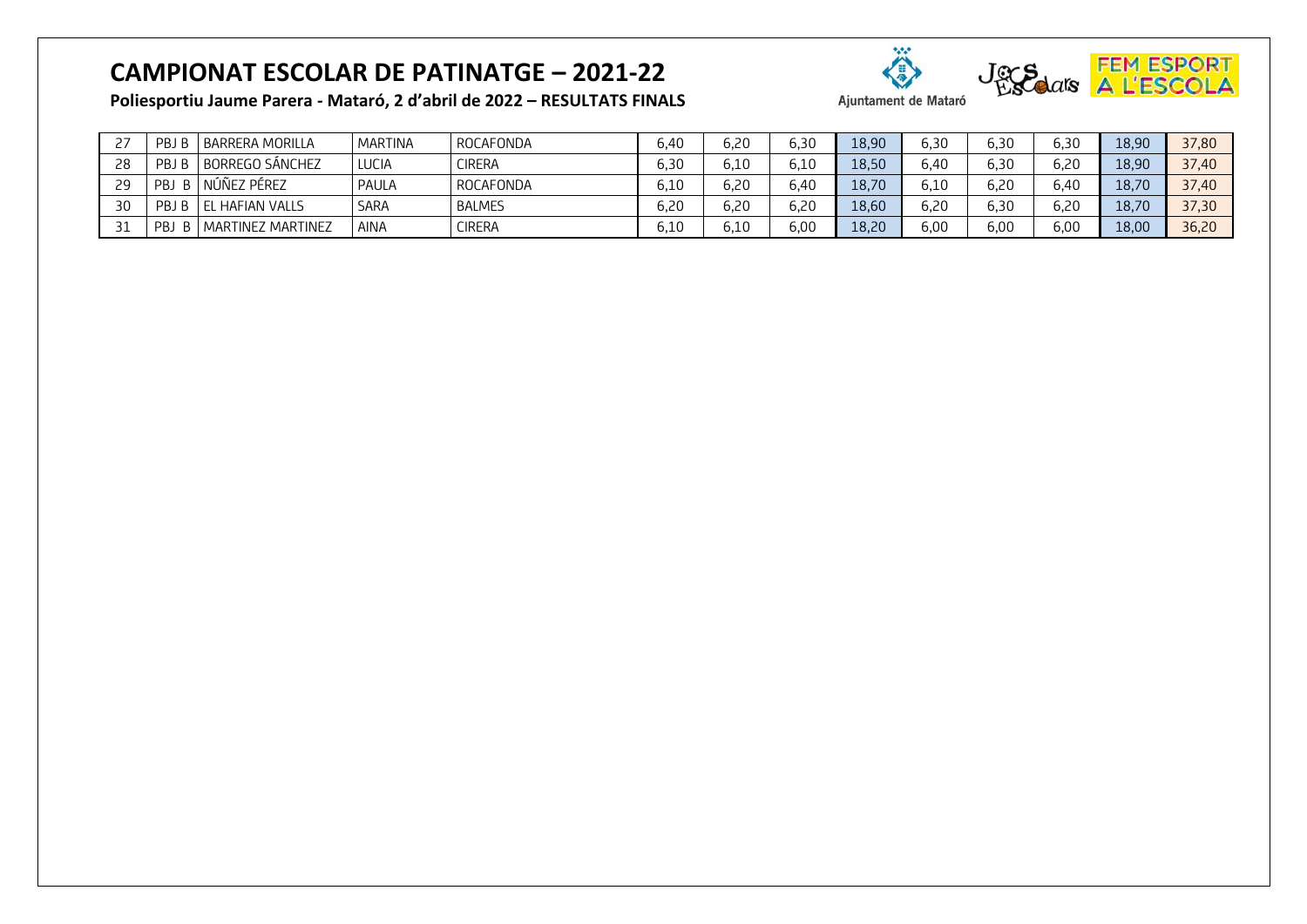**Poliesportiu Jaume Parera - Mataró, 2 d'abril de 2022 – RESULTATS FINALS**





Ajuntament de Mataró

|            | Categoria Aleví "C" |                  |                  |                          |      | <b>JORNADA 2</b> |                   |             |      |      |      |             |              |  |  |
|------------|---------------------|------------------|------------------|--------------------------|------|------------------|-------------------|-------------|------|------|------|-------------|--------------|--|--|
|            |                     |                  |                  |                          |      |                  | <b>DIFICULTAT</b> |             |      |      |      |             |              |  |  |
| <b>ORD</b> | CATG.               | <b>COGNOM</b>    | <b>NOM</b>       | <b>ESCOLA</b>            | J1   | J2               | J3                | <b>SUMA</b> | J1   | J2   | J3   | <b>SUMA</b> | <b>TOTAL</b> |  |  |
| 1          | AL C                | ADELL DÍAZ       | ALEXANDRA        | <b>BALMES</b>            | 7,70 | 8,00             | 7,90              | 23,60       | 7,90 | 8,20 | 8,00 | 24,10       | 47,70        |  |  |
| 2          | AL C                | ALBA             | <b>MINERVA</b>   | CAMÍ DEL CROS            | 7,80 | 7,80             | 7,70              | 23,30       | 7,90 | 8,00 | 7,80 | 23,70       | 47,00        |  |  |
| 3          | AL C                | PERALTA SÁNCHEZ  | <b>YLENIA</b>    | SAGRAT COR               | 7,60 | 7,70             | 7,60              | 22,90       | 7,60 | 7,90 | 7,60 | 23,10       | 46,00        |  |  |
| 4          | AL C                | AMAT LOPEZ       | JÚLIA            | JOSEP MANUEL PERAMÁS     | 7,50 | 7,60             | 7,50              | 22,60       | 7,30 | 7,60 | 7,50 | 22,40       | 45,00        |  |  |
| 5          | AL C                | CARRASCO PARREÑO | <b>CLÀUDIA</b>   | SAGRAT COR               | 7,30 | 7,40             | 7,50              | 22,20       | 7,40 | 7,50 | 7,60 | 22,50       | 44,70        |  |  |
| 6          | AL C                | TOURI            | SALMA            | <b>CIRERA</b>            | 7,40 | 7,40             | 7,30              | 22,10       | 7,60 | 7,40 | 7,30 | 22,30       | 44,40        |  |  |
|            | AL C                | SILLAH           | <b>AISA</b>      | <b>FRANCISCANES</b>      | 6,80 | 7,00             | 7,00              | 20,80       | 6,70 | 6,90 | 7,00 | 20,60       | 41,40        |  |  |
| 8          | AL C                | <b>GUSEYNOVA</b> | <b>MISHEL</b>    | JOSEP MANUEL PERAMÀS     | 6,70 | 6,40             | 6,50              | 19,60       | 6,50 | 6,40 | 6,50 | 19,40       | 39,00        |  |  |
| 8          | AL C                | ZABALA MATOS     | LORENA           | <b>BALMES</b>            | 6,70 | 6,60             | 6,30              | 19,60       | 6,60 | 6,50 | 6,30 | 19,40       | 39,00        |  |  |
| 9          | AL C                | ANGEL            | <b>NOA</b>       | CAMÍ DEL CROS            | 6,40 | 6,30             | 6,40              | 19,10       | 6,40 | 6,30 | 6,40 | 19,10       | 38,20        |  |  |
| 10         | AL C                | CASTELLANO       | <b>NEREA</b>     | CAMÍ DEL CROS            | 6,20 | 6,20             | 6,20              | 18,60       | 6,10 | 6,20 | 6,20 | 18,50       | 37,10        |  |  |
| 11         | AL C                | CASAS            | LUCÍA            | MARIA MERCÈ MARÇAL       | 6,00 | 6,00             | 6,00              | 18,00       | 6,20 | 6,10 | 6,00 | 18,30       | 36,30        |  |  |
| 12         | AL C                | <b>BEKKALI</b>   | <b>WISSAL</b>    | ROCAFONDA                | 5,90 | 5,90             | 5,90              | 17,70       | 5,90 | 6,00 | 6,00 | 17,90       | 35,60        |  |  |
| 13         | AL C                | <b>DIOP</b>      | <b>FATIMATOU</b> | <b>GERMANES BERTOMEU</b> | 5,80 | 5,70             | 5,80              | 17,30       | 5,80 | 5,70 | 5,80 | 17,30       | 34,60        |  |  |